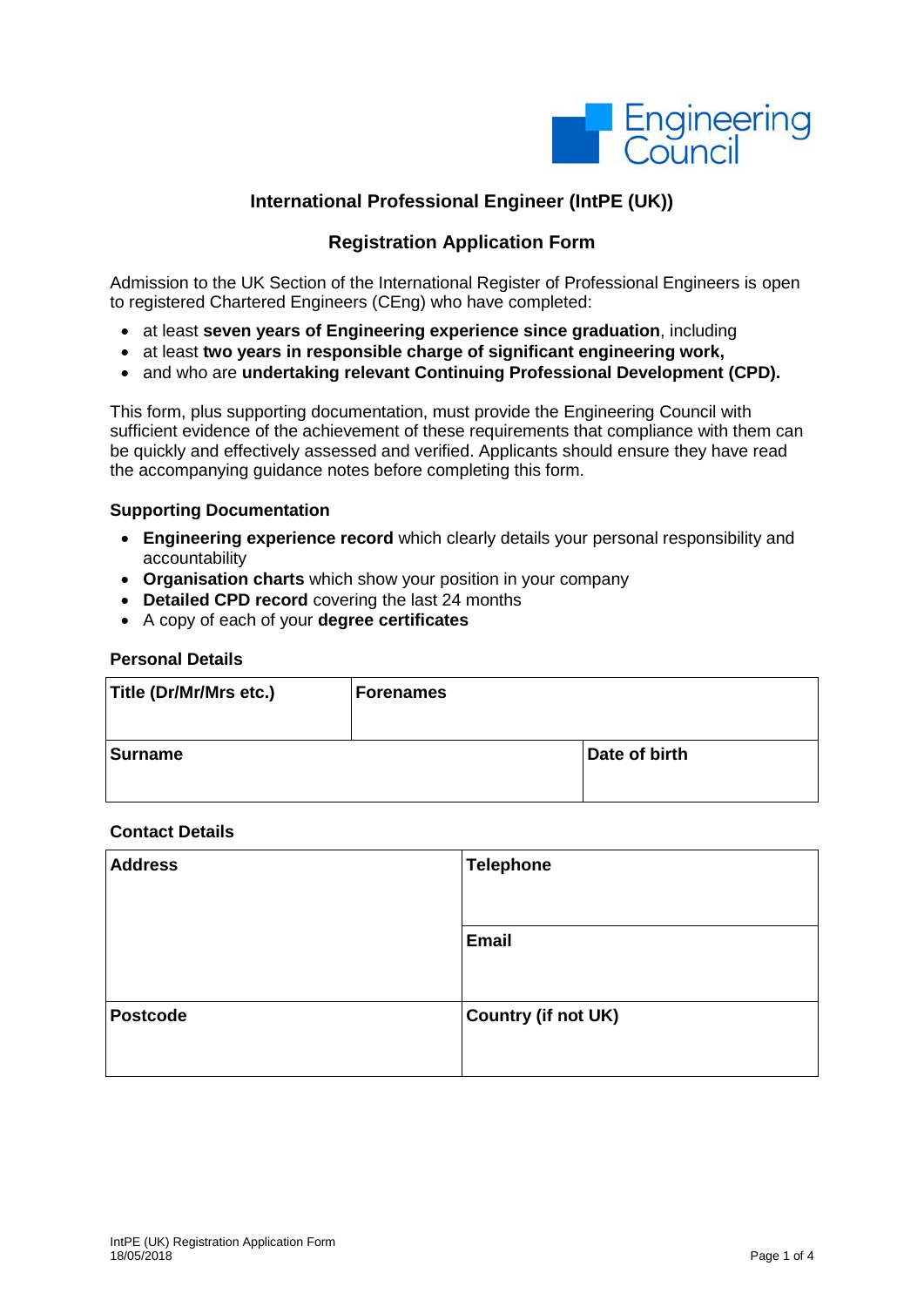## **Academic Qualifications**

| University or other HEI<br>name | Degree course title and award, e.g. MEng,<br><b>BEng (Hons)</b> | Year of<br>graduation |
|---------------------------------|-----------------------------------------------------------------|-----------------------|
|                                 |                                                                 |                       |
|                                 |                                                                 |                       |

## **Institution Membership and Engineering Council Registration**

| <b>Engineering Council licensed professional</b><br>engineering institution through which<br>CEng registration has been achieved | <b>Institution Membership Number</b>         |
|----------------------------------------------------------------------------------------------------------------------------------|----------------------------------------------|
| <b>Engineering Council Registration Number</b>                                                                                   | <b>Engineering Council registration date</b> |

# **Checklist**

(Tick all boxes to indicate documents are enclosed)

I have attached the following required items:

- $\Box$  Engineering experience record (this must be provided on the attached form)
- $\Box$  Organisation charts
- $\Box$  CPD record covering the last 24 months
- $\Box$  A copy of each of my degree certificates
- $\Box$  The application fee of £105

### *This form and all accompanying documentation should be sent to your Institution*

| For Institution staff use only<br>[Tick boxes to confirm enclosed. If any of these are missing, they should be obtained from<br>the applicant before signing and dating the form.] |                                                   |  |  |
|------------------------------------------------------------------------------------------------------------------------------------------------------------------------------------|---------------------------------------------------|--|--|
| £105 application fee<br>enclosed?                                                                                                                                                  | <b>Engineering experience</b><br>record attached? |  |  |
| Organisation chart(s)<br>attached?                                                                                                                                                 | 24 month CPD record<br>attached?                  |  |  |
| Degree certificate(s)<br>attached?                                                                                                                                                 |                                                   |  |  |
| <b>Signed (application satisfactory)</b>                                                                                                                                           | <b>Date</b>                                       |  |  |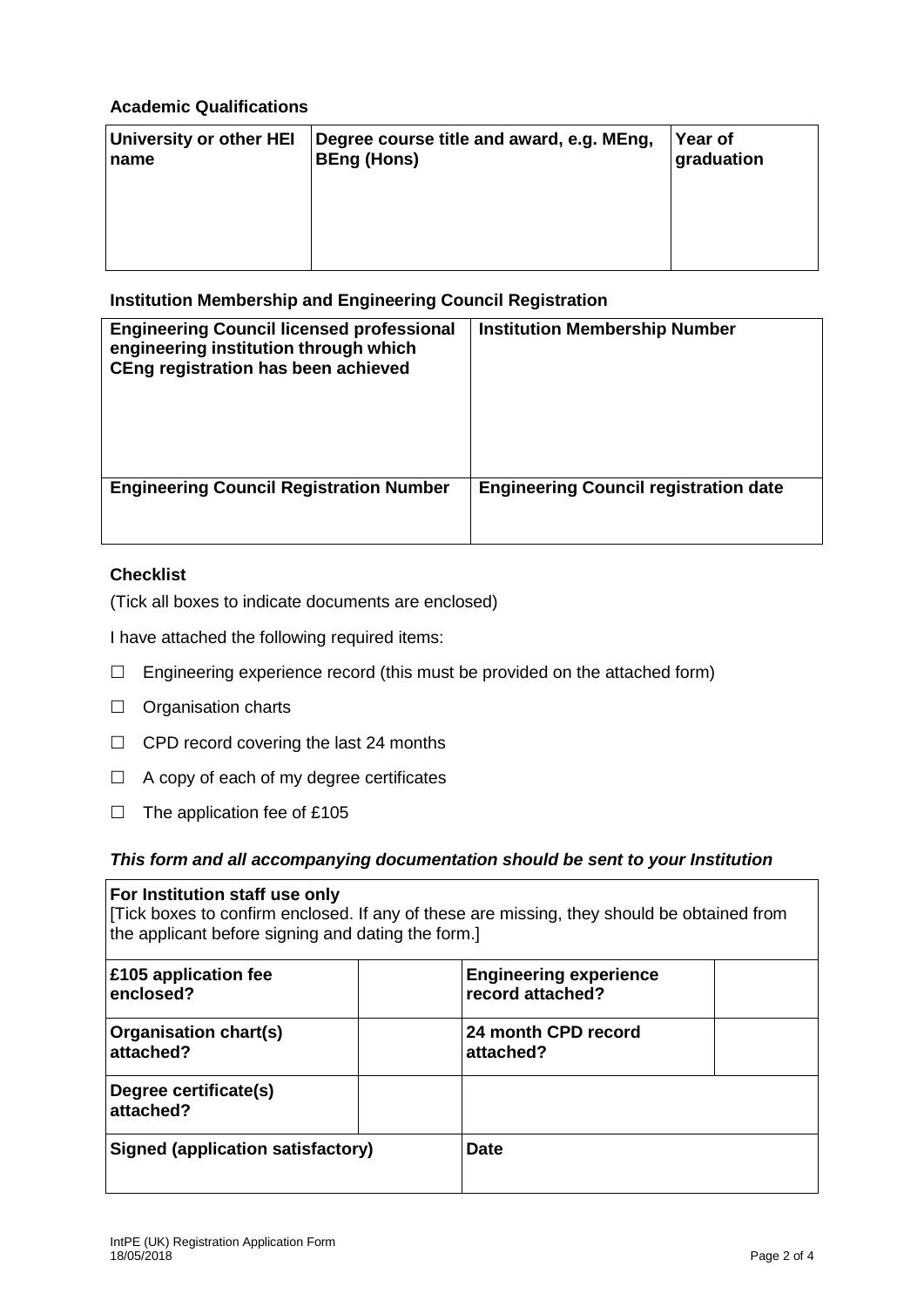## **Record of engineering experience since graduation**

*This must clearly identify your personal involvement in, and responsibilities for, significant engineering work. Before completing, please read IntPE (UK) Applicant Guidance Notes.*

*(If more space is required, please print extra copies of this page and number pages accordingly)*

| <b>Dates</b> | <b>Employer</b><br>(If self-employed<br>consultant, please<br>provide client name) | <b>Job Title</b> | Major personal job responsibilities and activities |
|--------------|------------------------------------------------------------------------------------|------------------|----------------------------------------------------|
|              |                                                                                    |                  |                                                    |
|              |                                                                                    |                  |                                                    |
|              |                                                                                    |                  |                                                    |
|              |                                                                                    |                  |                                                    |
|              |                                                                                    |                  |                                                    |

**Page No. \_\_\_\_\_** (*To be written in first person singular tense)*